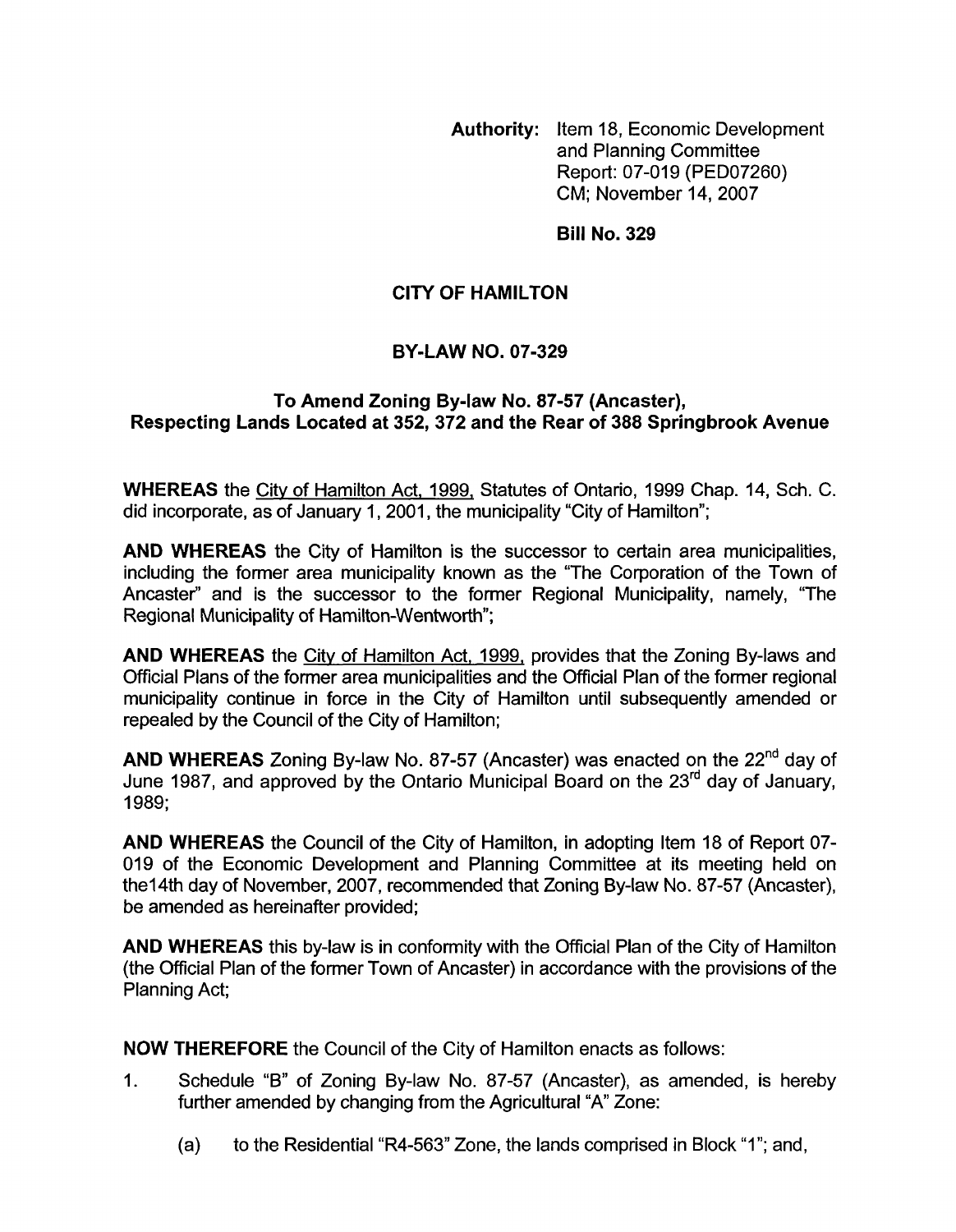By-law Respecting Lands Located at 352, 372 and the Rear of 388 Springbrook Avenue (Page 2 *of* 3)

(b) to the Residential "R4-562" Zone, the lands comprised in Block "2",

the extent and boundaries of which are shown on a plan hereto annexed as Schedule "A'.

- 2. That the amending By-law be added to Map 1 *of* Schedule B of Ancaster Zoning By-law No. 87-57.
- 3. The Clerk is hereby authorized and directed to proceed with the giving of notice of the passing of this by-law, in accordance with the Planning Act.

**PASSED and ENACTED** this 14\* day of November, 2007

 $\Omega$ 

**Fred Eisenberger** Mayor **City Clerk** 

Kevin C. Christenson

ZAC-06-113/25T-200622